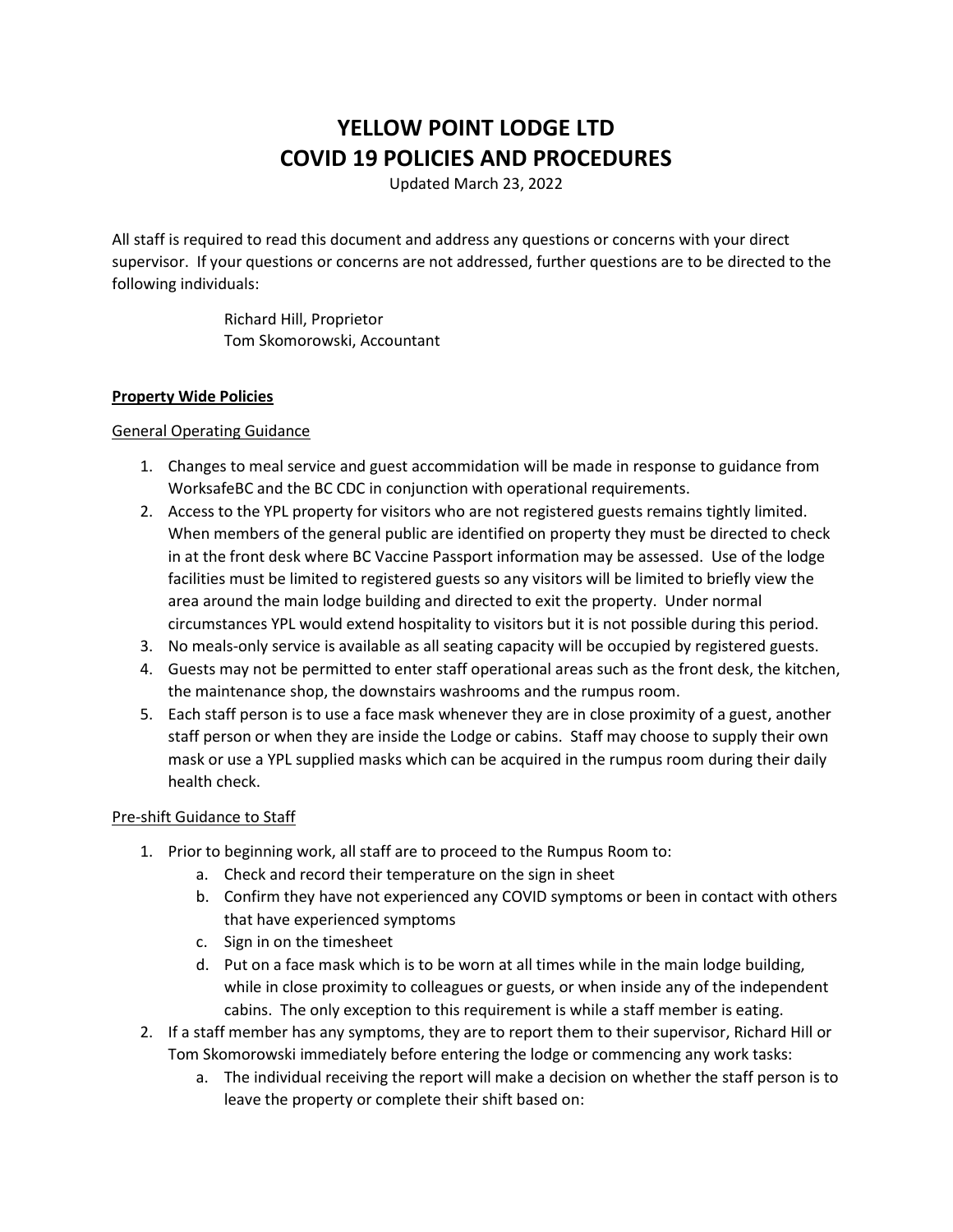- i. Symptoms reported
- ii. Any contributing circumstances (e.g. heavy snoring or smoke inhalation resulting in a sore throat)
- b. A COVID rapid test may be administered in order to confirm if the staff person has COVID or another illness.
- c. If the staff person is directed to leave the property, they may also be directed to go for COVID-19 testing.
- d. The staff person tests positive for COVID they are required to stay off property and follow the COVID isolation protocol (5 days for vaccinated individuals / 10 days for unvaccinated)
- 3. Nitrile gloves are provided for any staff members who are either in direct contact with the guests or are working in spaces available to the guests. For the staff, in general, the use of gloves is recommended but not required. For tasks where exposure risk is elevated, supplies of PPE (disposable suits, heavy respirators, heavy gauge rubber gloves, face shields) can be found in the Housekeeping area.

# End-of-Shift Guidance to Staff

- 1. At the completion of each shift, staff are to return to the rumpus room to
	- a. Return any YPL cloth face masks they have so the masks can be laundered
	- b. Sign out on the timesheet
- 2. If a staff person is experiencing any symptoms during or at the end of their shift, they are directed to contact their supervisor, Richard Hill or Tom Skomorowski in order to get directions on how to proceed.

# First Aid Events

- 1. Any events which require first aid treatment will continue to be directed to the front desk in order to ensure rapid response to any injuries on the property.
- 2. In addition to normal response procedures, YPL has implemented the following policies to address COVID 19 concerns:
	- a. Two members of the staff will respond to each first aid event; one to interact with the person that has been injured and a second to manage the first aid kit and reduce the possibility of the kit being contaminated.
	- b. First aid kits will be augmented with additional sterile gloves and disposable gowns to ensure it is possible to interact with the injured person without the need to subsequently change clothing before returning to other duties.

# **Front Desk Policies**

- 1. Occupancy in the main lounge is limited by the furniture placed in the room and has been placed to support compliance with social distancing guidelines. Additional furniture may not be moved into the lounge and the existing furniture may not be rearranged.
- 2. Self-serve coffee and tea service is available in the lounge. Guests are directed to sanitize their hands using the materials provided prior to handing any the the beverage service items. The amount of service materials will be limited and refreshed regularly in order to limit the potential for contamination. Dining room and housekeeping staff have been instructed to sanitize the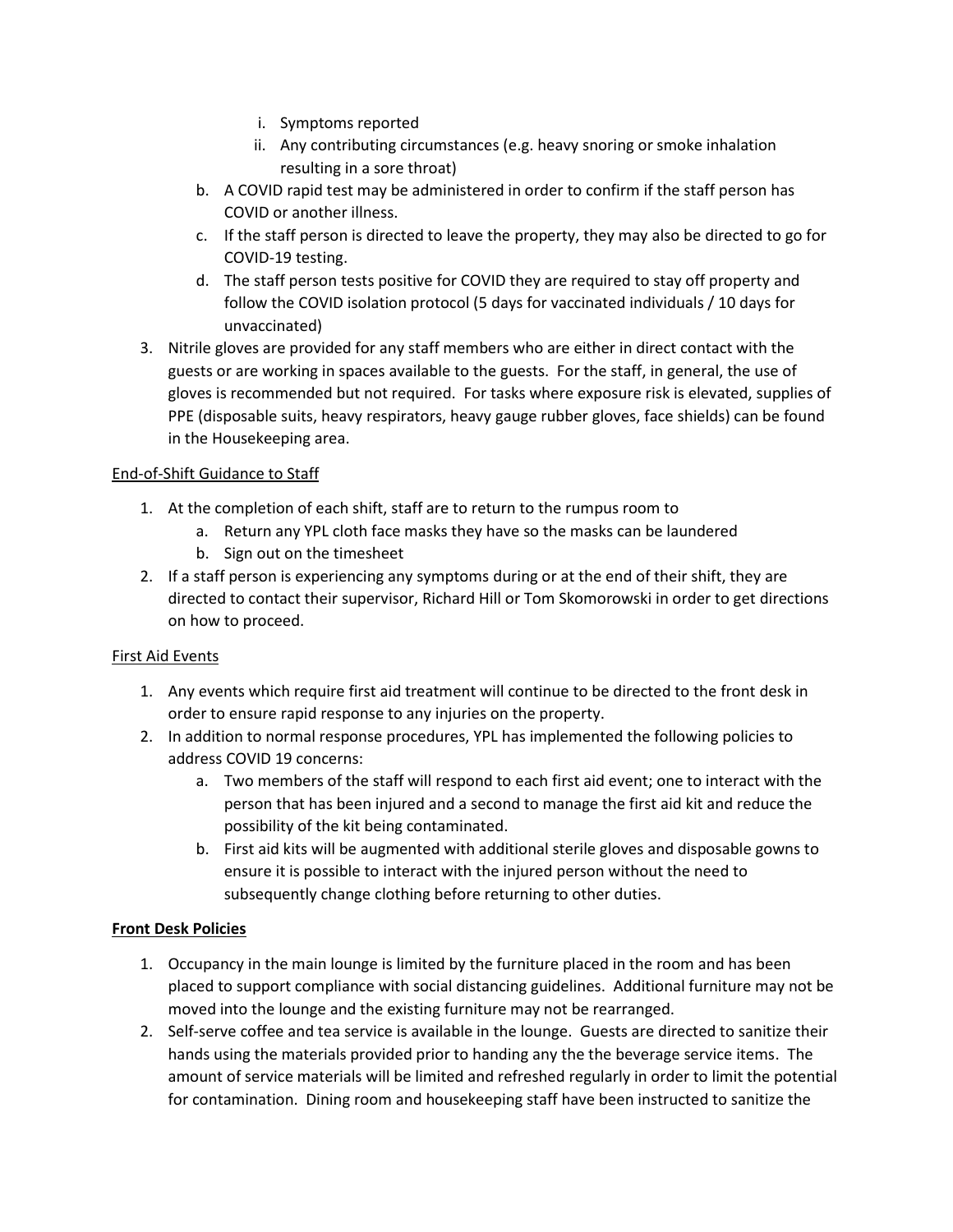station, the pots and any other items on a regular and ongoing basis. A bell has been placed on the table at the Dining Room entry for guests to request assistance should they have a special request or need a replenishment of coffee service items.

3. The van service will be unavailable for the foreseeable future.

## Initial Contact

All guests are to be contacted 2 weeks prior to their scheduled arrival to ensure they will be coming and to administer an initial COVID-19 questionnaire regarding symptoms, contacts and travel.

- a. If a guest elects not to come at this initial contact, the guest will be given the choice of sending a replacement guest, "pay to keep" or a permanent cancellation.
- b. Guests are to be informed of the revised check-in time frames and the revised policies regarding meal service and use of the property.

## Guest Check-In

- 1. Guest arrival on begins at 3:00 pm. Early arrival is not possible due to requirements to complete the sanitation process and physical maintenance of the property.
- 2. Prior to entry into the main lodge building it is requested that all guests put on a face mask. Wearing a mask is voluntary but appreciated. This request includes moving through the lobby, the lounge, the dining room and the hallways of the lodge. If guests do not have a face mask they can be purchased at the front desk.
- 3. In additional to the regular check-in process:
	- a. Until May 8, 2022 the guests will required to present picture identification along with a copy of their BC vaccine passports to confirm their vaccine status. If the guest is not a BC resident equivalent documentation must be provided. Either:
		- i. The vaccine passort provided by the health authority of their province of residence or,
		- ii. A copy of their ArriveCAN app if they are a resident of a foreign country.
	- b. Once the guest's vaccine status has been confirmed, the VAX OK stamp will be applied to their check-in folio, on the centre, top. If the guest's vaccine status cannot be confirmed, they will be directed to leave the property and their reservation will be cancelled.
	- c. Front desk staff will confirm all address and contact information to ensure the lodge has multiple points of contact for each guest. This includes the collection of guest email addresses when they are available.
	- d. The check-in folio has been modified to include a confirmation that they have received the newsletter guidance, take responsibility to read it and to follow the guidelines in it.
	- e. Anyone presenting illness symptoms is to be questioned regarding the symptoms and Front Desk staff may require a temperature check to be completed. If the temperature check or answers to questions indicates the guest is ill, the guest is to be directed to leave the property immediately. Any questions or temperature check results will be documented on the check-in folio.
- 4. Guests will be presented with the newsletter outlining changes to meal service and use of the property.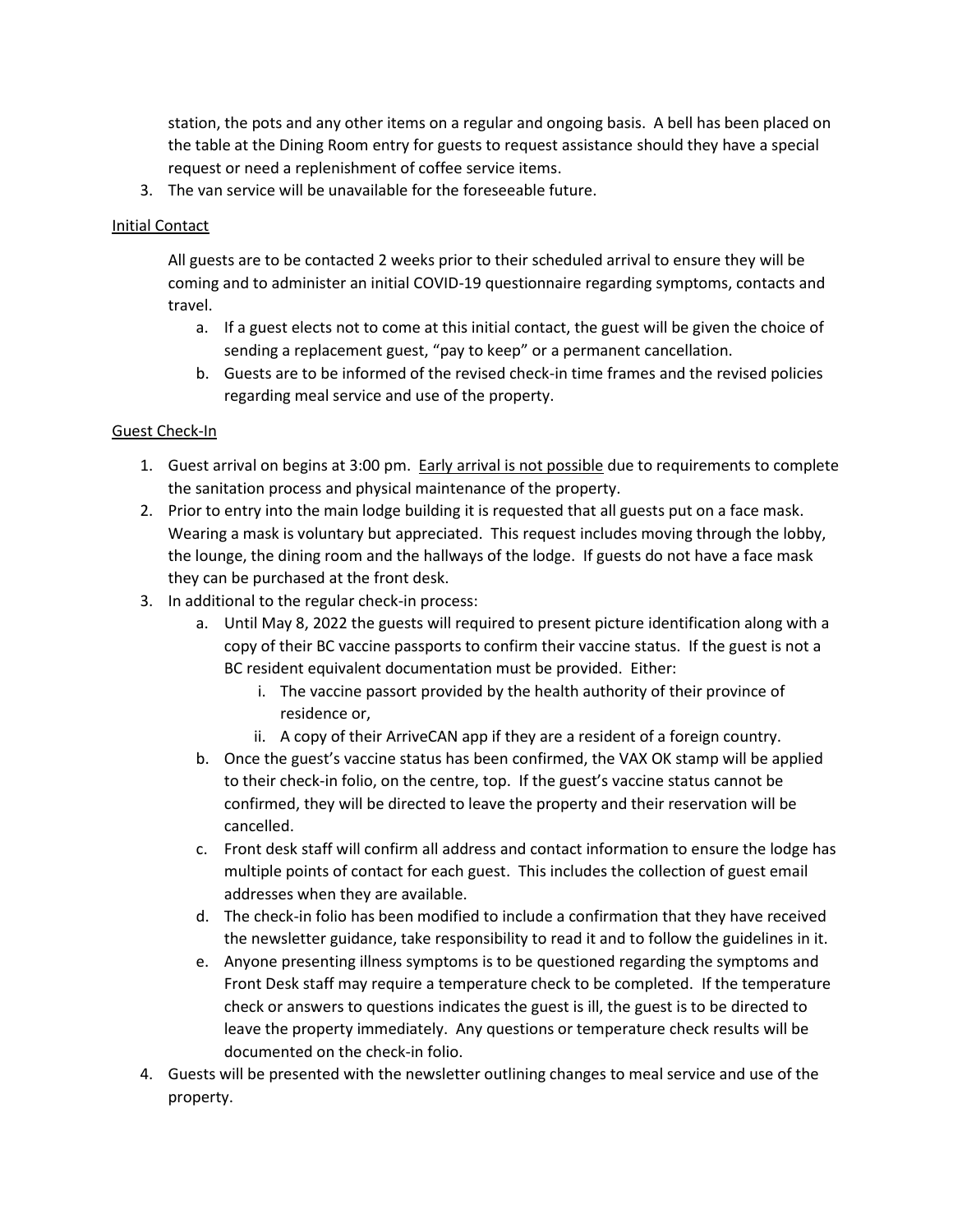## Alcohol Beverage Service

- 1. No glassware will be available from the dining room or lounge requiring all guests to be supplied with glasses and mugs at point of sale.
- 2. A glassware landing zone will be provided and identified in the lounge area for guests to return used glassware. It is not to be handled by Front Desk Staff unless they are wearing Nitrile Gloves.

# Guest Check-Out

- 1. Guest check-out and bill payment must occur by 11:00 am in order to commence cabin sanitation process. Delayed check-out is not possible.
- 2. Guests are encouraged to settle their bill using debit or credit cards.

# Lounge Policies

All seating has been placed to assist with compliance with social distancing guidelines and cannot be moved for any purpose. If guests wish to play games or socialize in groups larger than 4, they are to be directed to use a table in the dining room. If this is done, the table must be sanitized prior to the next meal seating.

# **Dining Room COVID Policies**

- 1. Meal seating will be managed by the Lounge Attendant to ensure that tables are filled efficiently while complying with social distancing guidelines.
- 2. Seating for meals consists of 7 round tables and 3 rectangular tables in the dining room and 6 smaller tables in the lounge:
	- a. Each of the smaller tables in the lounge may be used by either 2 or 4 guests based on the number of chairs provided. If guests want to be seated in larger groups, they are to be moved into the dining room and seated there.
	- b. Each of the round tables in the dining room will be shared by up to 10 individuals
	- c. Each of the rectangular tables in the dining room has a capacity of 6.
- 3. Water glasses may be initially filled prior to table delivery. Any beverage refills must be completed without direct contact or by the guest. Once a water or coffee carafe is handled by a guest it is not to be handled by the server.
- 4. Single serving condiments are to be supplied for the guests to handle themselves
- 5. Used table items are to be left on the table and cannot be removed until the entire table is to be cleared. If dishes have been cleared from a table but the table itself has not been sanitized, a warning tent card is to be placed on the table to keep guests from seating themselves at the table prior to final cleaning.
- 6. All items that had been placed on the table for meal service are to be considered contaminated and either taken to the kitchen for washing/sanitizing or disposed of.
- 7. After all table contents have been removed from the dining room, all tables and chairs are to be cleaned and sanitized using the guidelines provided by the cleaner manufacturer.
- 8. Consider the following factors for timing of dish clearing and table sanitation:
	- a. Dish clearance should not begin while food is still being served. If guests arrive more than 30 minutes after the beginning of a meal service they will not be seated and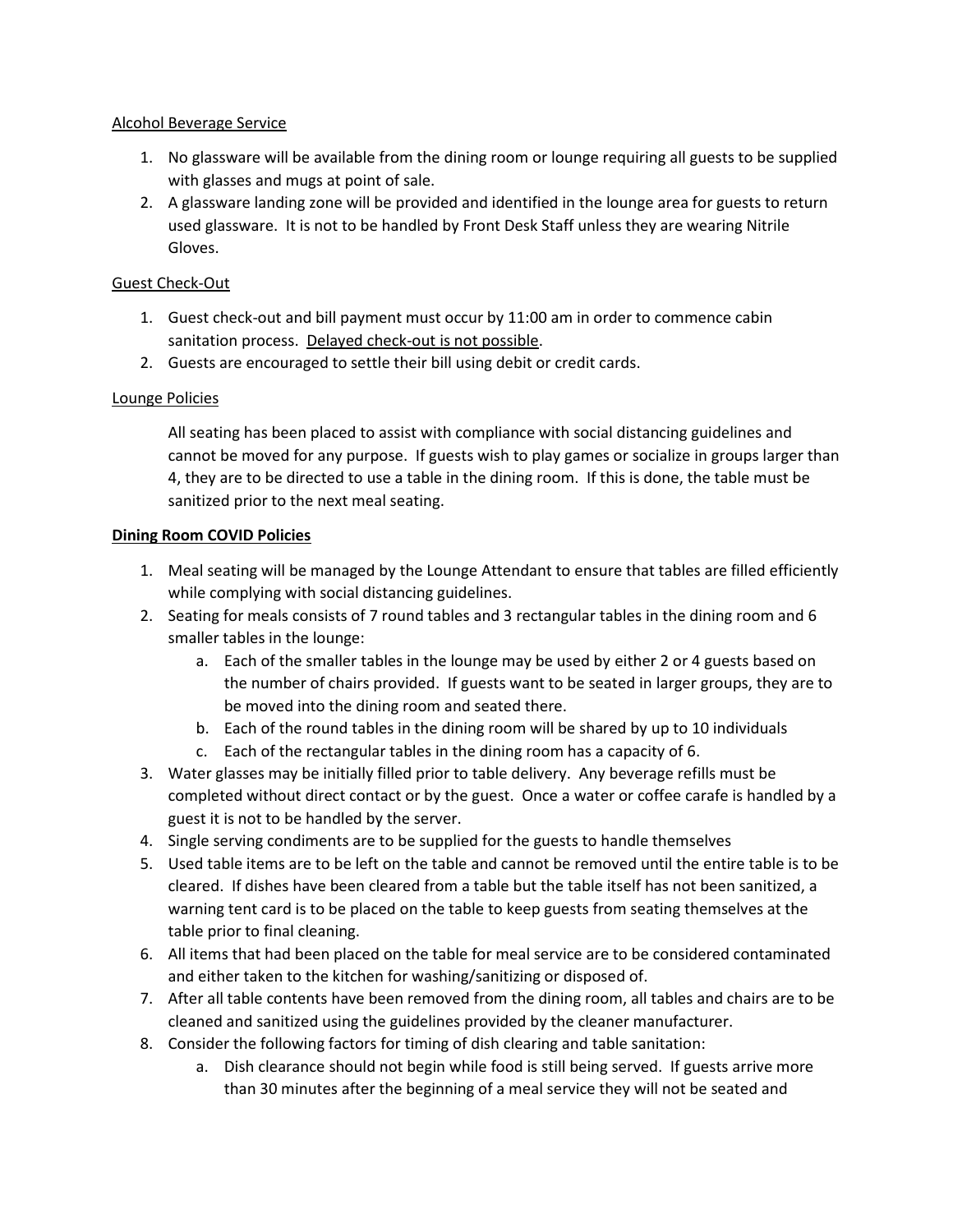served. A notice to this effect will be posted in the lobby. Be polite but firm regarding the time limits.

- b. If fewer than eight (8) guests remain in the dining room or at the lounge tables to socialize or have delayed beginning their meal, clear the dishes from the empty tables while staying as far from the remaining guests as possible
- c. If all of the unoccupied tables have been cleared and guests remain at one or more tables to socialize, approach the remaining guests and ask to remove any used dishes so that dishwashing process can be completed.
- d. If all dishes have been removed and all unoccupied tables and chairs have been sanitized you may request the remaining guest relocate to the lounge chairs and couches in order to complete the sanitation process for all tables and chairs

## **Kitchen COVID Policies**

## Supplies Delivery

All food and material supplies delivered to the lodge must be left on the loading dock rather than brought inside by the transport staff. This is a significant departure from past practice and will involve a substantial increase in the staff time required to unload.

## Workflow

Kitchen staff will continue the existing practice of working within their assigned workspace and work to further limit their physical interaction during their shift.

- a. Each work zone has been discussed by the kitchen staff and defined by verbal agreement.
- b. Movement into or through another work zone should be minimized.

# **Housekeeping COVID Policies**

- 1. In addition to regular sanitation of common facilities, the housekeeping staff will be conduct four surface cleaning sweeps of common touch areas and surfaces per day. Each area will have a posted log sheet detailing when the areas were cleaned and by whom. These areas include but are not limited to:
	- a. Staff only areas including the downstairs washrooms in the lodge and the rumpus room.
	- b. Guest bathrooms in the main lodge building on the main floor
	- c. Open access area of the main lodge such as the lounge, entryway, stairwells, outside the front desk
- 2. Housekeeping will not provide in-cabin/room cleaning or replenishment of room materials during a guest stay.
	- a. If a guest requires any supplies or replacement towels, they are directed to make their request to the front desk prior to 11:00 am.
		- i. Where guests are requesting replacement towels or bed linen, they will be directed to leave to used items outside their accommodation door
	- b. Housekeeping will compile a list of all requests and act as needed.
		- i. Consumables such as toilet paper and cups will be deposited outside the door of the accommodation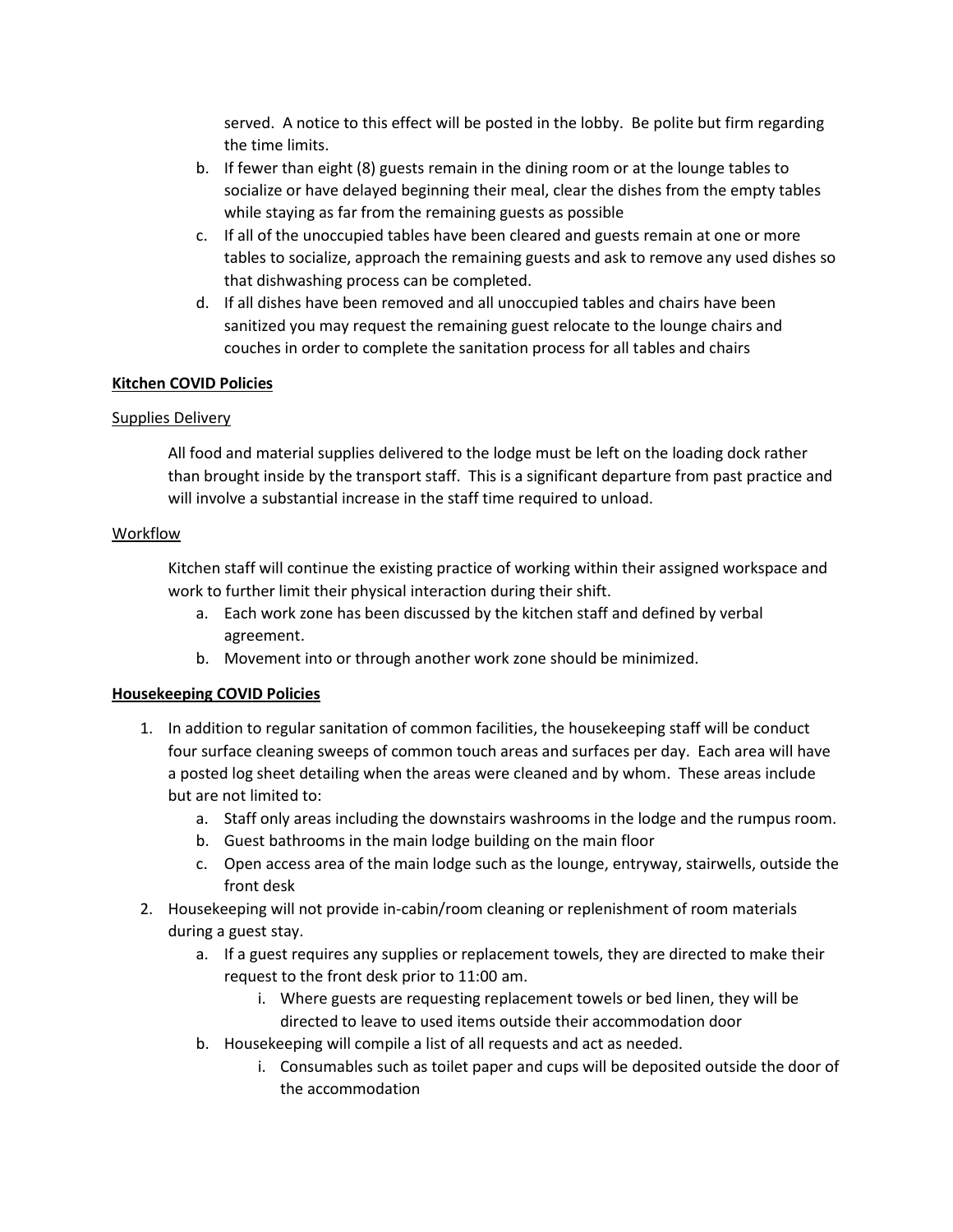- ii. Used towels and bed linen will be taken away when replacements are supplied.
- 3. Cabin cleaning at guest change over
	- a. At 11:00 am every morning a member of housekeeping will check all accommodations where guests are checking out to ensure the guests have departed and the cabin has been left open.
		- i. Staff is to use their discretion in encouraging guests to clear the accommodation units but due to time requirements for cleaning there is limited flexibility on departure times. Any disputes are to be reported to the front desk.
		- ii. If the doors and windows have not been left open in the accommodation, the staff person is to enter the unit to address the oversight. Any time spent in the unit is to be minimized.
	- b. All materials available for use by the guest are to be removed from the accommodation unit:
		- i. Towels and facecloths -staff are to exercise care in handling any bathroom linen, particularly if damp, and bag it prior to removing it from the unit.
		- ii. Bed linen and bedding sheets, pillows, quilts or duvets must be removed.
			- 1. Sheets are to be bagged for return to the laundry service.
			- 2. Pillows and other bed coverings will be collected and moved to the Victoria cabin for a minimum of 3 days of airing/storage prior to use by another guest.
		- iii. Any consumables such as disposable cups or toilet paper are to be fully removed and disposed of.
	- c. Initial cleaning of the floor to be done using a vacuum equipped with a HEPA filter.
	- d. Any curtains and plush furniture in the unit are to be hand sprayed with sanitizing cleaner and left from the time prescribed by the manufacturer. Any excess liquid on the furniture may be removed using the carpet spot cleaner.
	- e. Any hard surfaces will receive a two-step cleaning process:
		- i. Initial application of disinfectant and wipe down following the guidelines of the cleaning agent manufacturer.
		- ii. The second wipe down with hot water to remove any cleaning agent residue.
	- f. Once cleaning steps are completed the bathroom linen, bed coverings and consumables are supplied to the unit.
	- g. The final stage is to mop clean the floors.

## **Maintenance Policies**

## Cabin wood supplies

- 1. External wood storage supplies will be replenished using long-standing timeframes and approaches.
- 2. Wood supplies inside the cabins may only be replenished in conjunction with housekeeping during a guest change over after a minimum of one hour with the doors and windows open to ensure full ventilation of the cabin and must wear a face mask while indoors. Maintenance staff are not to enter cabins during a guest stay except to address emergency issues such as water leaks or plugged toilets.